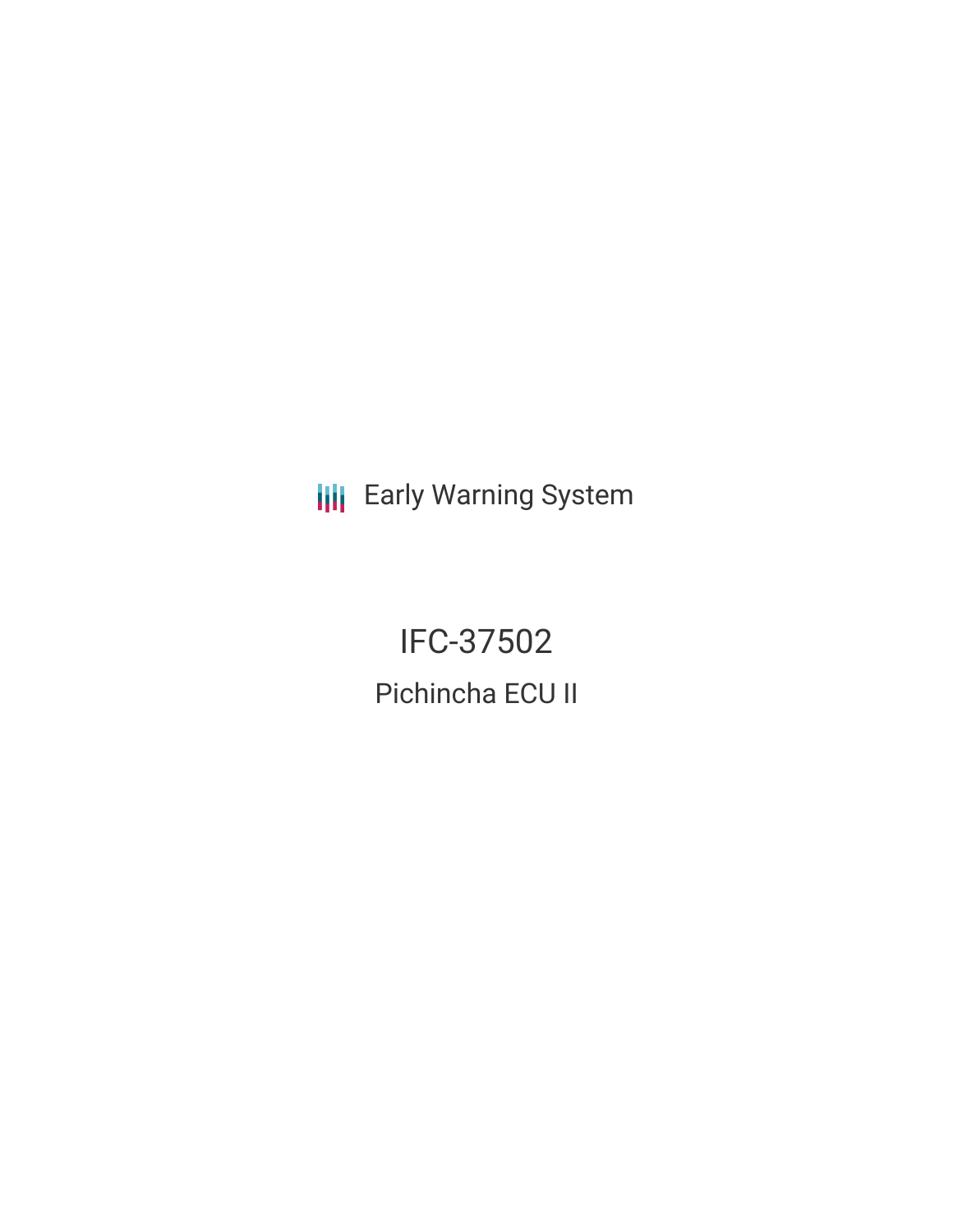# **Quick Facts**

| <b>Countries</b>              | Ecuador                                        |
|-------------------------------|------------------------------------------------|
| <b>Financial Institutions</b> | International Finance Corporation (IFC)        |
| <b>Status</b>                 | Active                                         |
| <b>Bank Risk Rating</b>       | FI                                             |
| <b>Voting Date</b>            | 2016-01-29                                     |
| <b>Borrower</b>               | Banco Pichincha CA                             |
| <b>Sectors</b>                | Climate and Environment, Construction, Finance |
| <b>Investment Type(s)</b>     | Loan                                           |
| <b>Project Cost (USD)</b>     | \$40.00 million                                |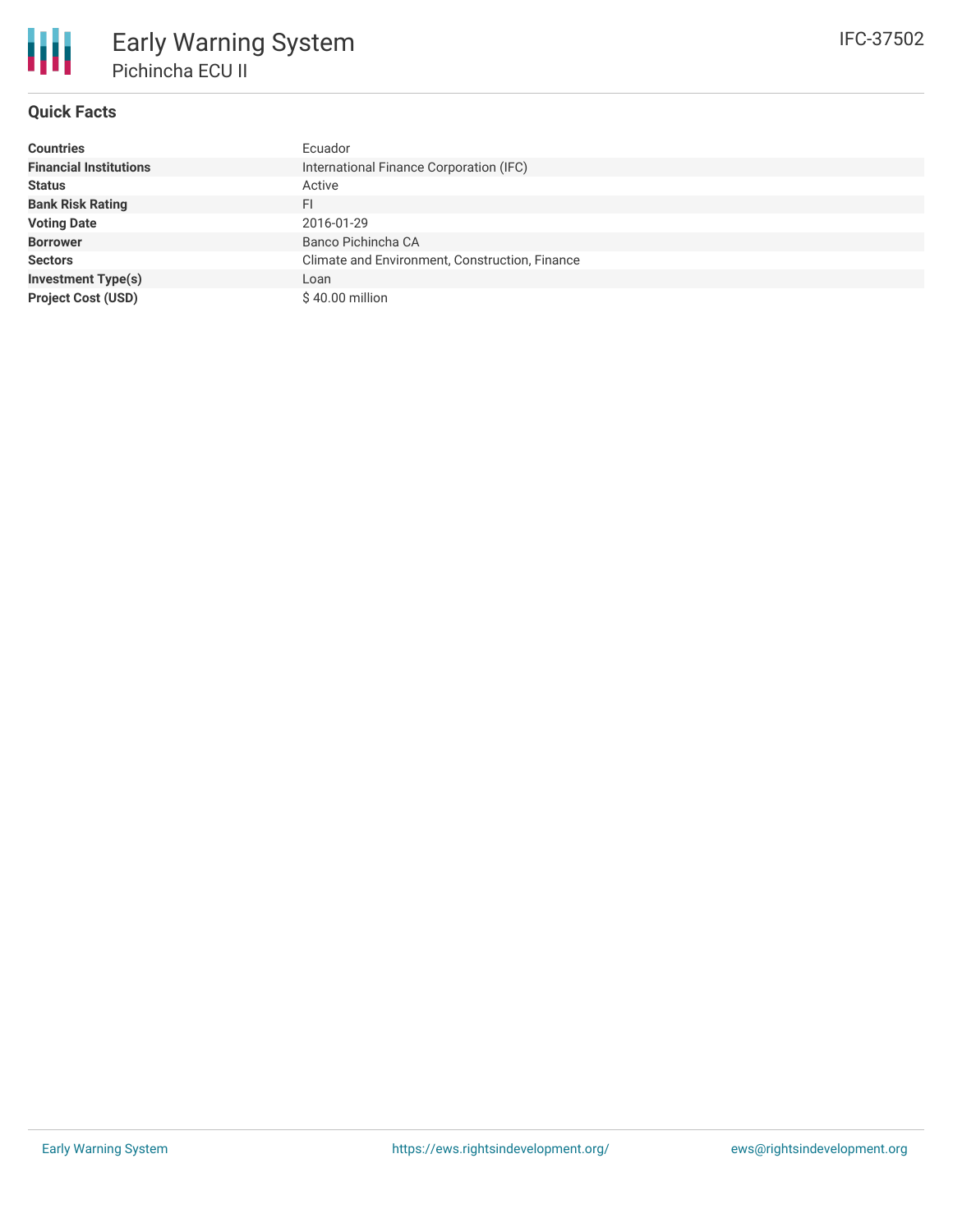

### **Project Description**

This project provides a loan to Banco Pichincha. The money from the loan will be used for "climate smart projects" and investments into medium and small businesses.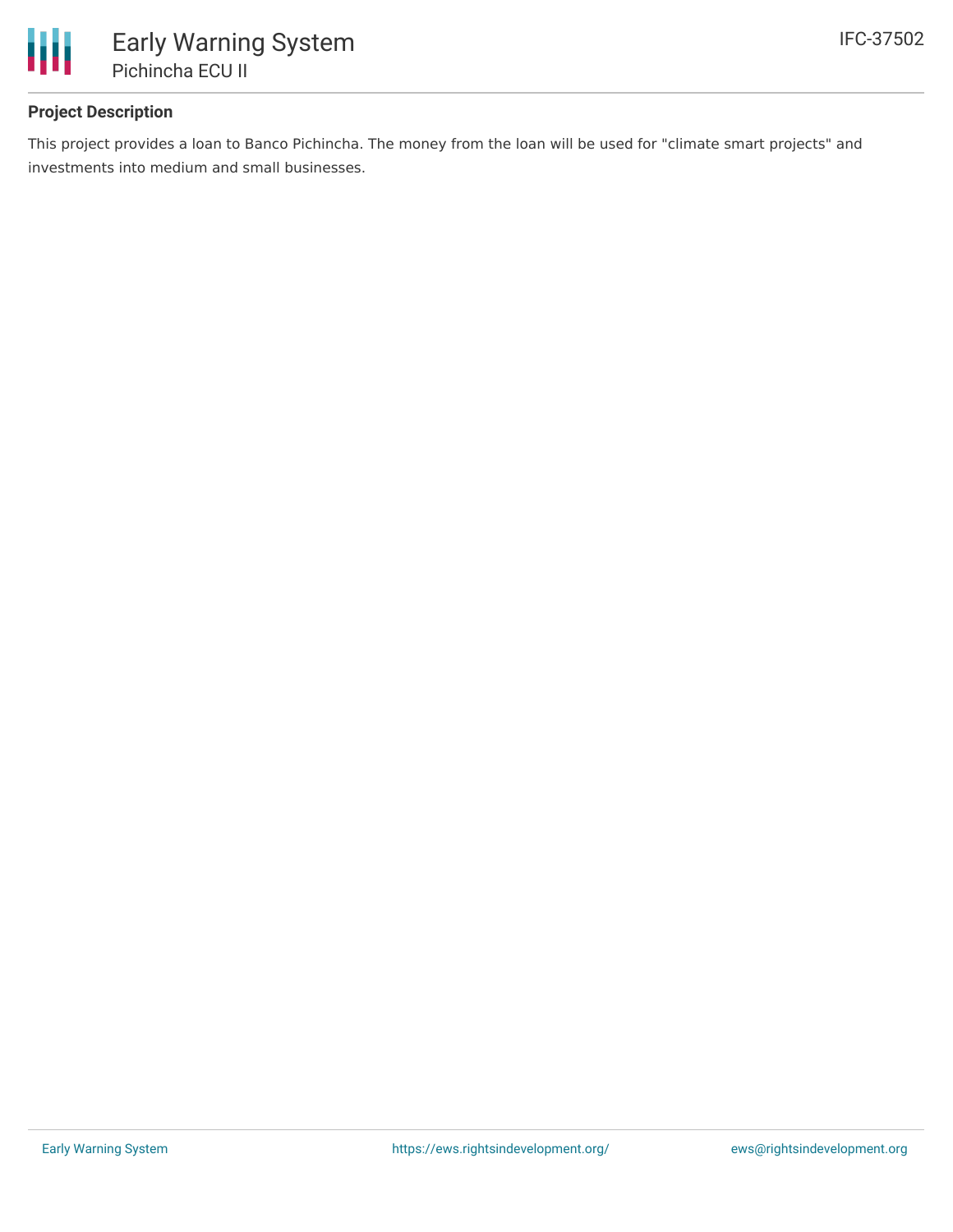

### **People Affected By This Project**

The development impact of the project is expected to be high, as it will enhance the Bank''s ability to support projects which ultimately have a direct impact on reducing greenhouse gas emissions, while stimulating growth, employment generation and poverty reduction.

IFC''s term loan will also enhance Banco Pichincha''s ability to support small and medium-sized enterprises which will in turn stimulate economic growth, while also increasing outreach and financial inclusion in Ecuador.

Banco Pichincha should be able to increase its sustainability by increasing its cross-selling potential and capturing new clients, ultimately increasing the Bank''s profitability.

IFC will continue to implement and enhance international best practices in environmental policies, strengthening the Bank''s environmental management system.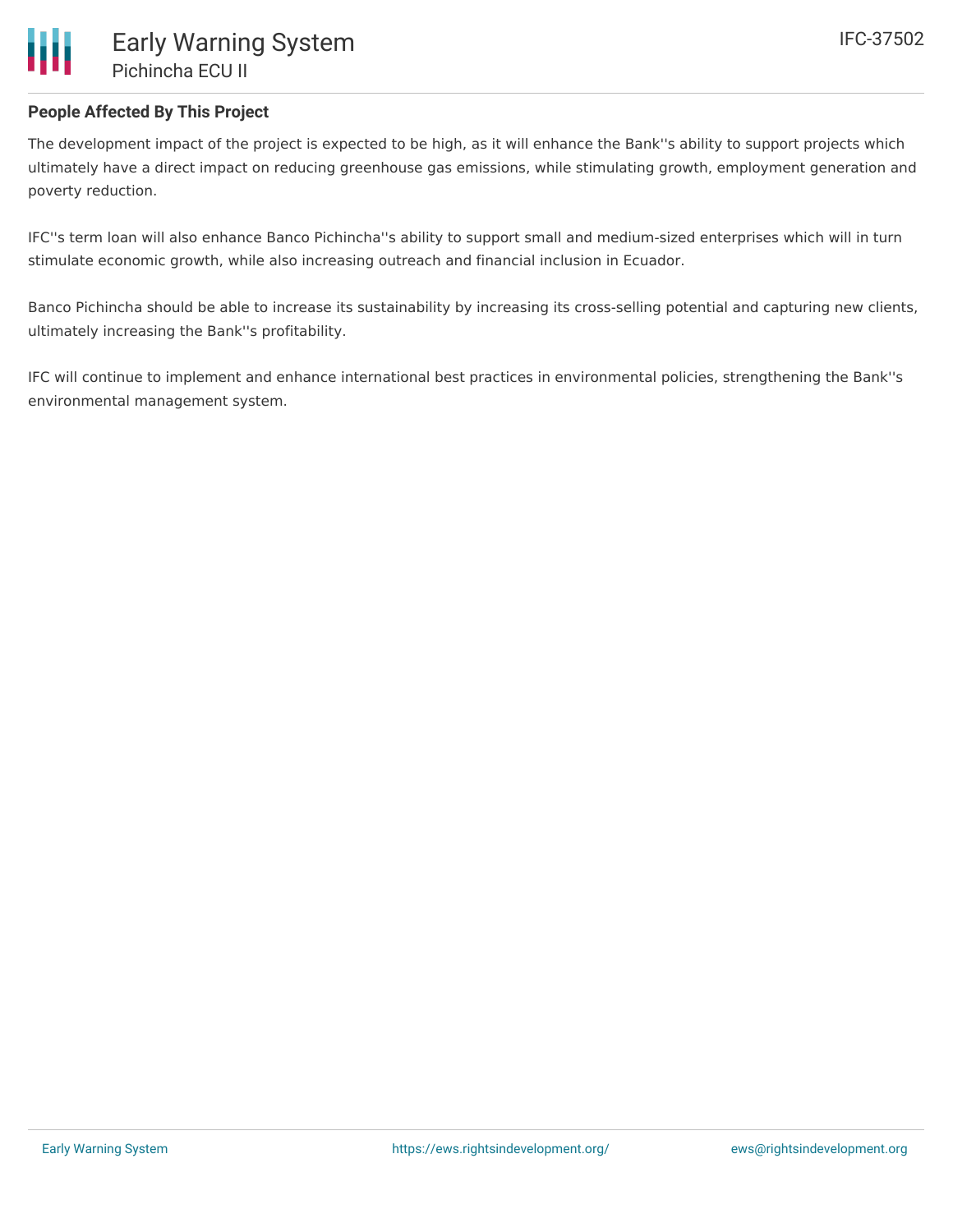### **Investment Description**

• International Finance Corporation (IFC)

## **Financial Intermediary**

Financial Intermediary: A commercial bank or financial institution that receives funds from a development bank. A financial intermediary then lends these funds to their clients (private actors) in the form of loans, bonds, guarantees and equity shares. Financial intermediaries include insurance, pension and equity funds. The direct financial relationship is between the development bank and the financial intermediary.

Banco [Pichincha](file:///actor/1021/) C.A. (Financial Intermediary)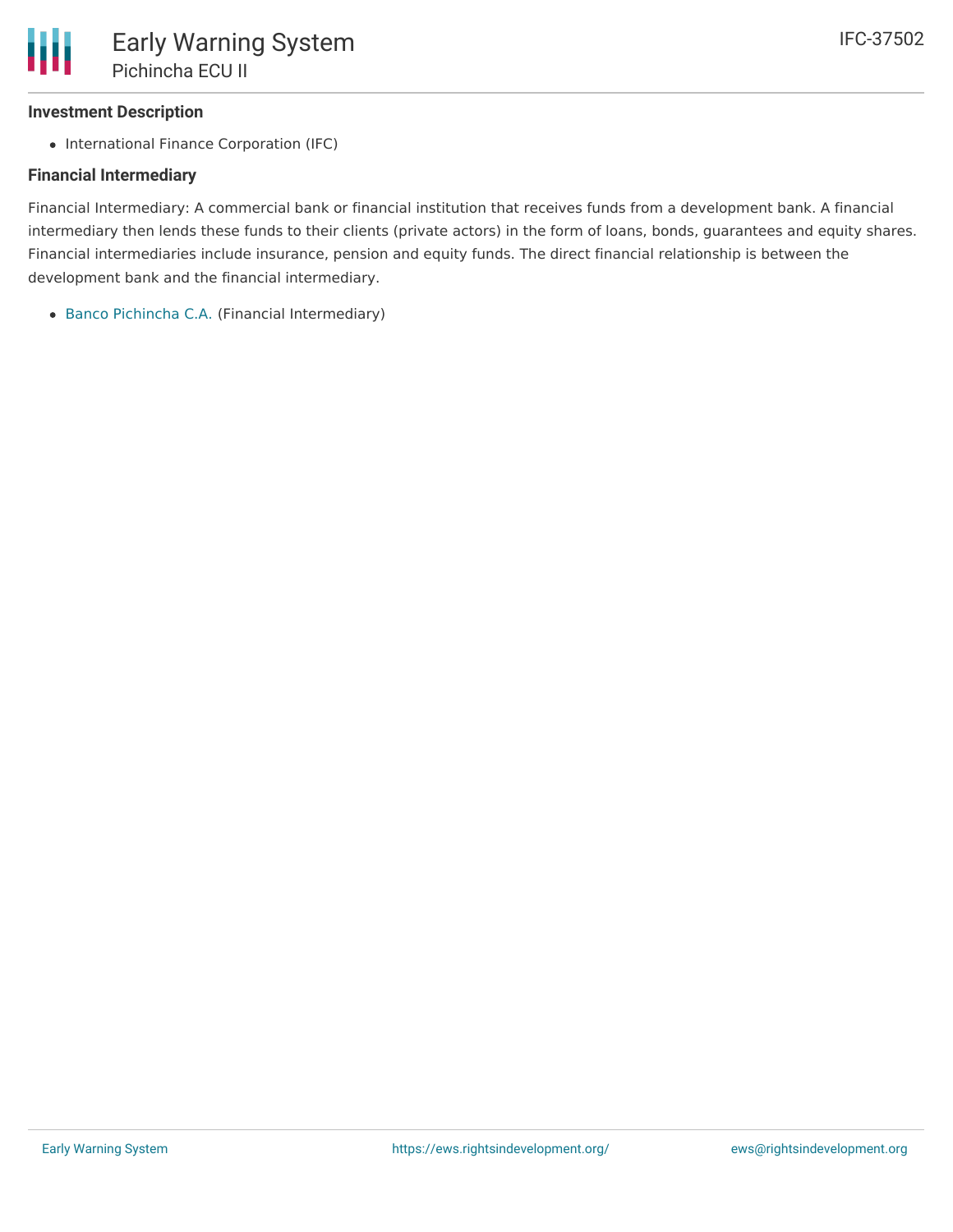

#### **Private Actors Description**

Banco Pichincha is the head of Pichincha Group and the main shareholder of most of the Group's companies, which provides financial services to individuals and businesses through a wide range of banking products, including mortgage loans and micro-enterprise loans in Ecuador and abroad.

Banco Pichincha is ultimately controlled by Mr. Fidel Egas Grijalva, a well-regarded lawyer and businessman.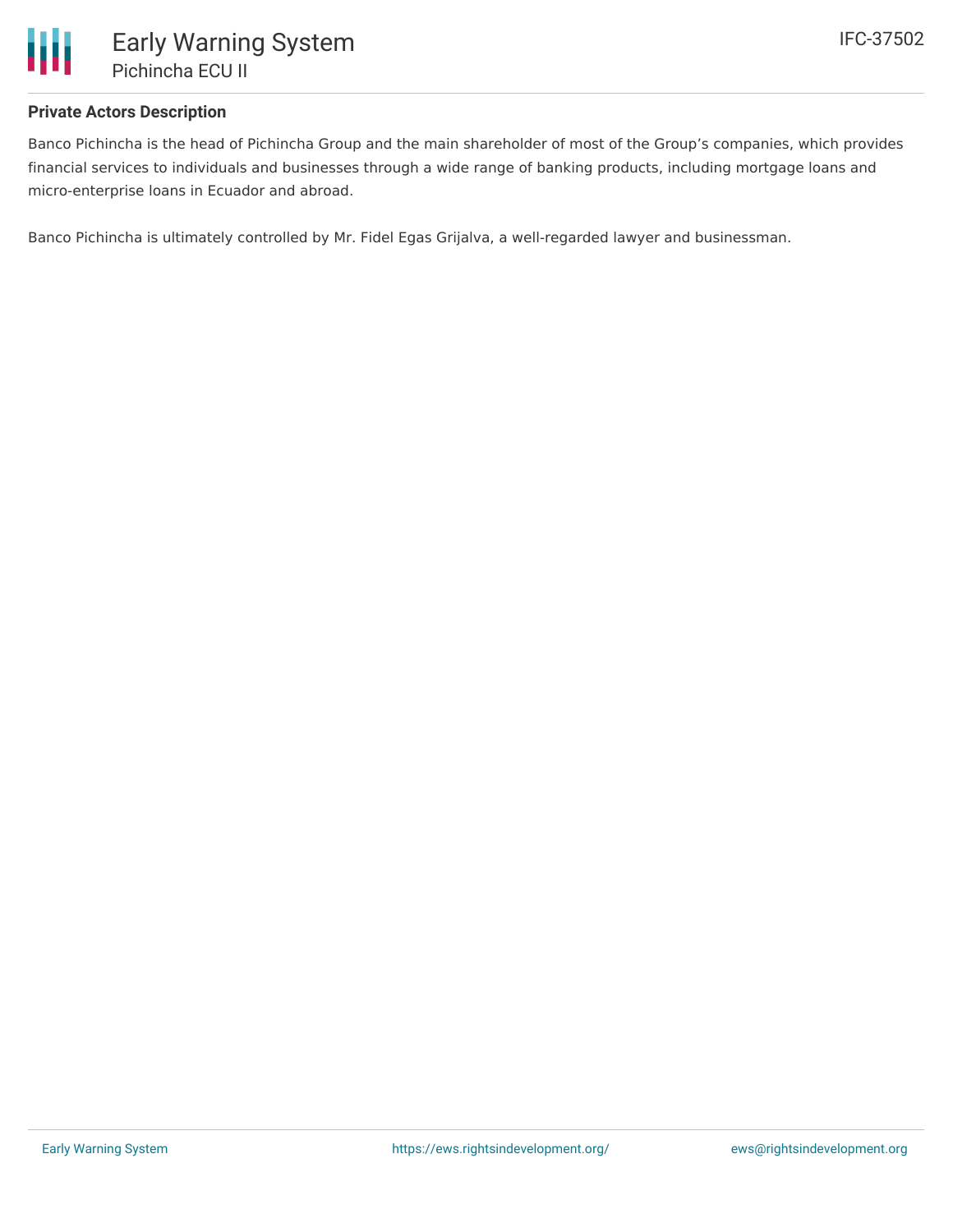

### **Contact Information**

Mr. Santiago Bayas Banco Pichincha Av. Amazonas 4545 y Pereira Edificio Centro Financiero oficina No. 507 Quito, Ecuador Tel: +593-2 298 0980 Web: http://www.pichincha.com

#### ACCOUNTABILITY MECHANISM OF IFC

The Compliance Advisor Ombudsman (CAO) is the independent complaint mechanism and fact-finding body for people who believe they are likely to be, or have been, adversely affected by an IFC or MIGA- financed project. If you submit a complaint to the CAO, they may assist you in resolving a dispute with the company and/or investigate to assess whether the IFC is following its own policies and procedures for preventing harm to people or the environment. If you want to submit a complaint electronically, you can email the CAO at CAO@worldbankgroup.org. You can learn more about the CAO and how to file a complaint at http://www.cao-ombudsman.org/